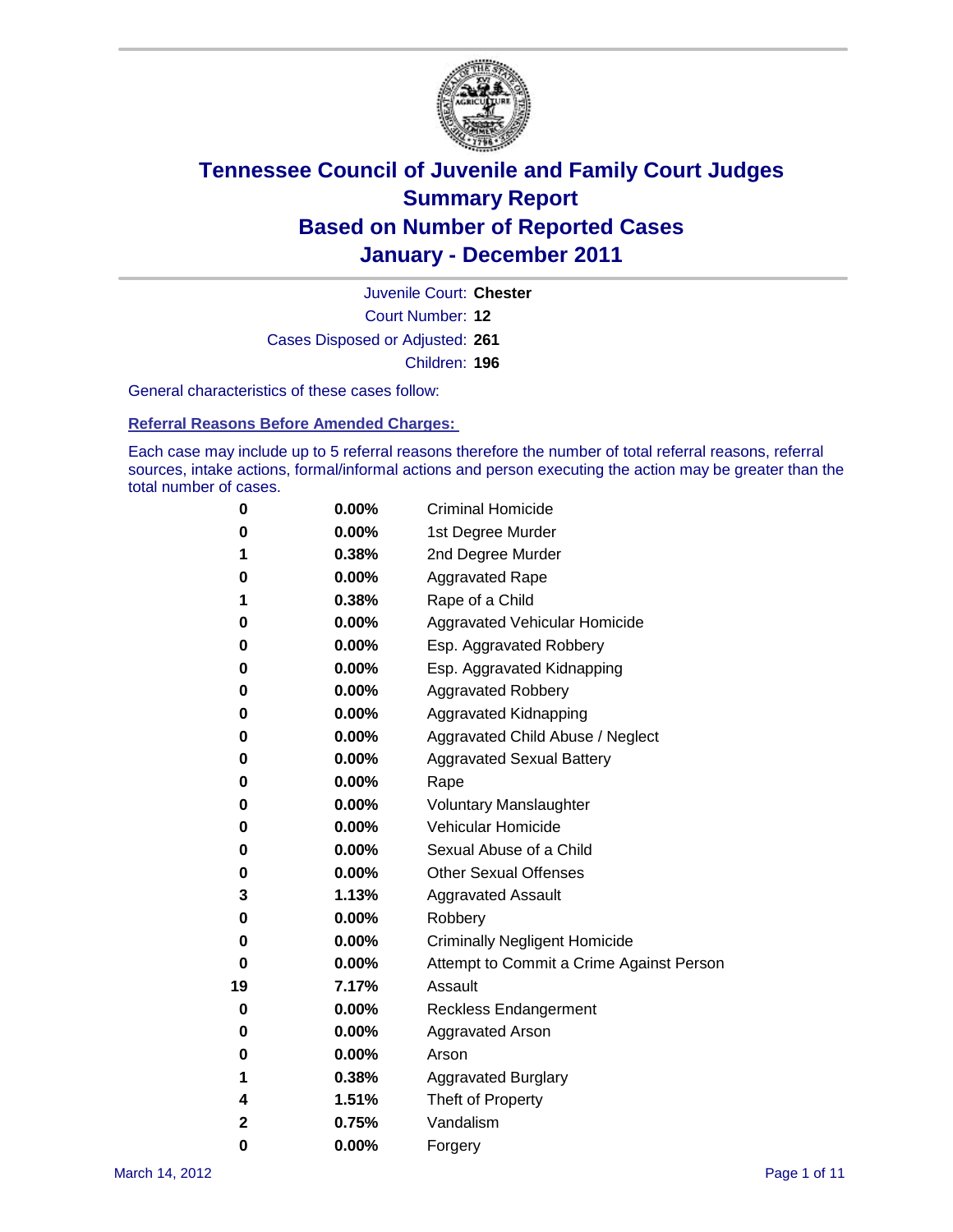

Court Number: **12** Juvenile Court: **Chester**

Cases Disposed or Adjusted: **261**

Children: **196**

#### **Referral Reasons Before Amended Charges:**

Each case may include up to 5 referral reasons therefore the number of total referral reasons, referral sources, intake actions, formal/informal actions and person executing the action may be greater than the total number of cases.

| 0  | 0.00% | <b>Worthless Checks</b>                                     |  |  |  |
|----|-------|-------------------------------------------------------------|--|--|--|
| 0  | 0.00% | Illegal Possession / Fraudulent Use of Credit / Debit Cards |  |  |  |
| 1  | 0.38% | <b>Burglary</b>                                             |  |  |  |
| 0  | 0.00% | Unauthorized Use of a Vehicle                               |  |  |  |
| 0  | 0.00% | <b>Cruelty to Animals</b>                                   |  |  |  |
| 2  | 0.75% | Sale of Controlled Substances                               |  |  |  |
| 5  | 1.89% | <b>Other Drug Offenses</b>                                  |  |  |  |
| 7  | 2.64% | Possession of Controlled Substances                         |  |  |  |
| 0  | 0.00% | <b>Criminal Attempt</b>                                     |  |  |  |
| 1  | 0.38% | Carrying Weapons on School Property                         |  |  |  |
| 0  | 0.00% | Unlawful Carrying / Possession of a Weapon                  |  |  |  |
| 1  | 0.38% | <b>Evading Arrest</b>                                       |  |  |  |
| 0  | 0.00% | Escape                                                      |  |  |  |
| 0  | 0.00% | Driving Under Influence (DUI)                               |  |  |  |
| 3  | 1.13% | Possession / Consumption of Alcohol                         |  |  |  |
| 0  | 0.00% | Resisting Stop, Frisk, Halt, Arrest or Search               |  |  |  |
| 0  | 0.00% | <b>Aggravated Criminal Trespass</b>                         |  |  |  |
| 0  | 0.00% | Harassment                                                  |  |  |  |
| 0  | 0.00% | Failure to Appear                                           |  |  |  |
| 0  | 0.00% | Filing a False Police Report                                |  |  |  |
| 0  | 0.00% | Criminal Impersonation                                      |  |  |  |
| 2  | 0.75% | <b>Disorderly Conduct</b>                                   |  |  |  |
| 0  | 0.00% | <b>Criminal Trespass</b>                                    |  |  |  |
| 1  | 0.38% | <b>Public Intoxication</b>                                  |  |  |  |
| 0  | 0.00% | Gambling                                                    |  |  |  |
| 25 | 9.43% | <b>Traffic</b>                                              |  |  |  |
| 0  | 0.00% | <b>Local Ordinances</b>                                     |  |  |  |
| 0  | 0.00% | Violation of Wildlife Regulations                           |  |  |  |
| 0  | 0.00% | Contempt of Court                                           |  |  |  |
| 7  | 2.64% | Violation of Probation                                      |  |  |  |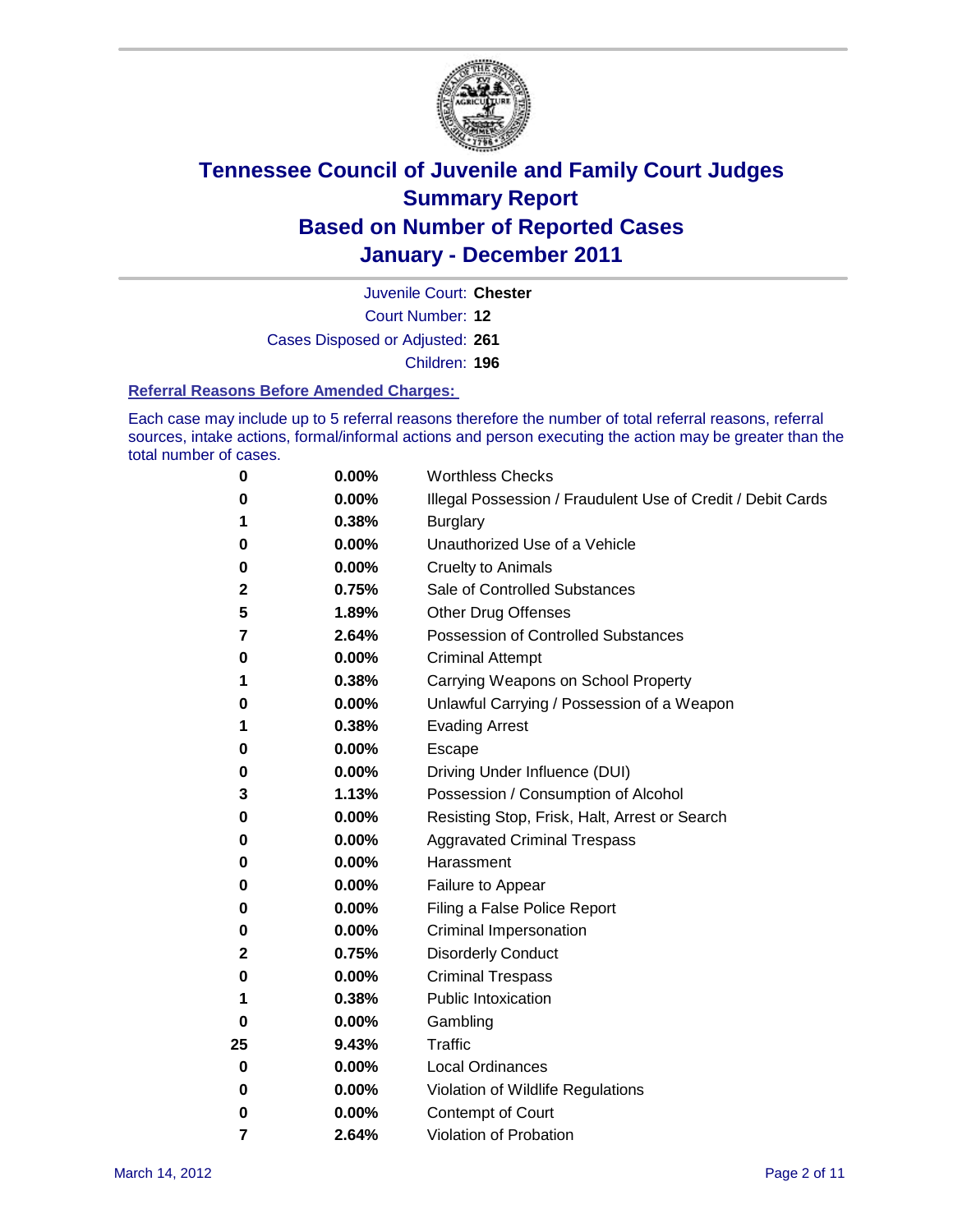

Court Number: **12** Juvenile Court: **Chester** Cases Disposed or Adjusted: **261** Children: **196**

#### **Referral Reasons Before Amended Charges:**

Each case may include up to 5 referral reasons therefore the number of total referral reasons, referral sources, intake actions, formal/informal actions and person executing the action may be greater than the total number of cases.

| 0        | 0.00%    | Violation of Aftercare                 |
|----------|----------|----------------------------------------|
| 0        | 0.00%    | <b>Unruly Behavior</b>                 |
| 19       | 7.17%    | Truancy                                |
| 0        | 0.00%    | In-State Runaway                       |
| 0        | $0.00\%$ | Out-of-State Runaway                   |
| 3        | 1.13%    | Possession of Tobacco Products         |
| 0        | $0.00\%$ | Violation of a Valid Court Order       |
| 0        | $0.00\%$ | Violation of Curfew                    |
| 6        | 2.26%    | Sexually Abused Child                  |
| $\bf{0}$ | 0.00%    | <b>Physically Abused Child</b>         |
| 23       | 8.68%    | Dependency / Neglect                   |
| 0        | $0.00\%$ | <b>Termination of Parental Rights</b>  |
| 0        | 0.00%    | <b>Violation of Pretrial Diversion</b> |
| 0        | 0.00%    | Violation of Informal Adjustment       |
| 53       | 20.00%   | <b>Judicial Review</b>                 |
| 0        | $0.00\%$ | <b>Administrative Review</b>           |
| 5        | 1.89%    | <b>Foster Care Review</b>              |
| 14       | 5.28%    | Custody                                |
| 13       | 4.91%    | Visitation                             |
| 5        | 1.89%    | Paternity / Legitimation               |
| 38       | 14.34%   | <b>Child Support</b>                   |
| $\bf{0}$ | 0.00%    | <b>Request for Medical Treatment</b>   |
| 0        | 0.00%    | <b>Consent to Marry</b>                |
| 0        | 0.00%    | Other                                  |
| 265      | 100.00%  | <b>Total Referrals</b>                 |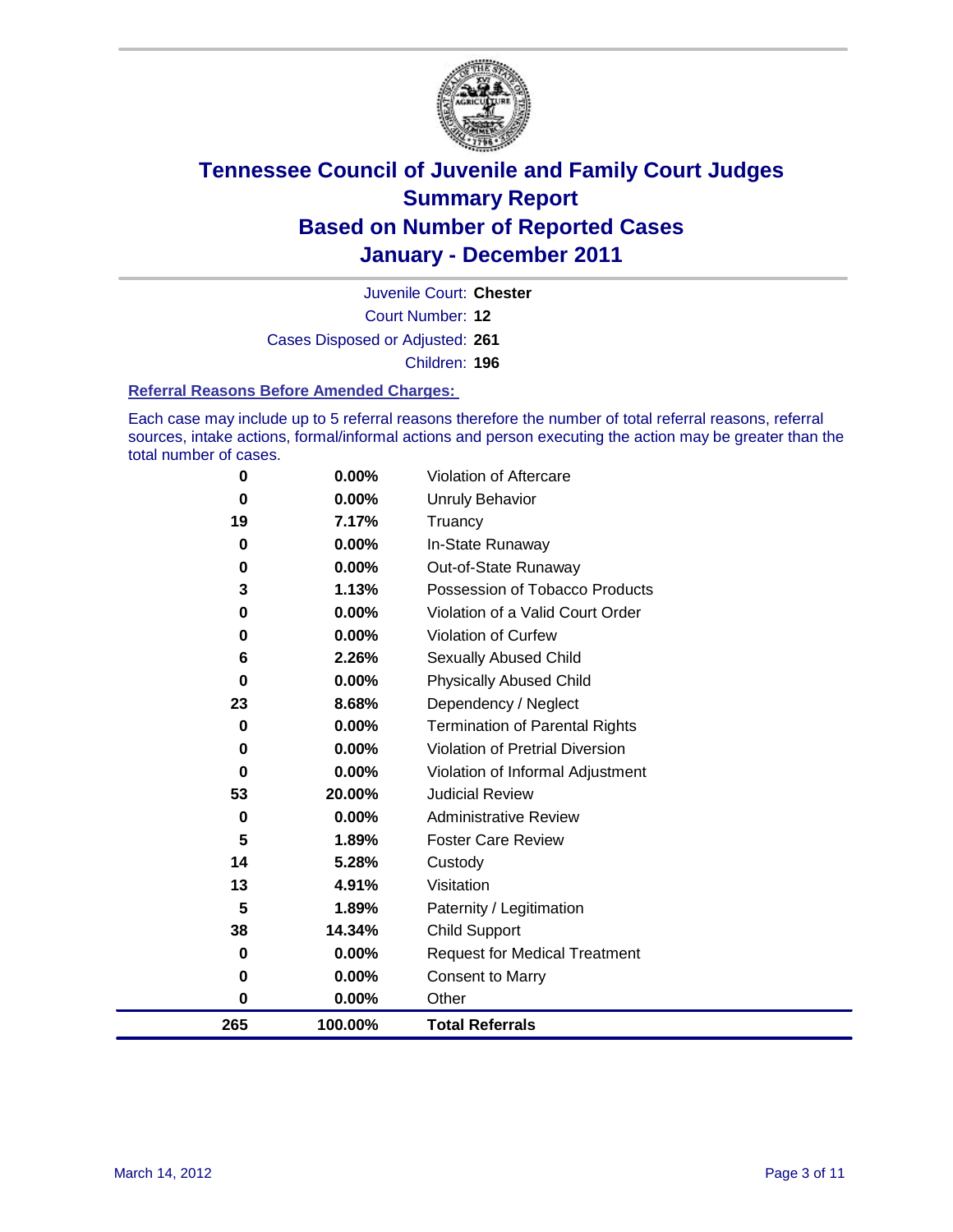

| Juvenile Court: Chester    |                                 |                                   |  |
|----------------------------|---------------------------------|-----------------------------------|--|
|                            | <b>Court Number: 12</b>         |                                   |  |
|                            | Cases Disposed or Adjusted: 261 |                                   |  |
|                            |                                 | Children: 196                     |  |
| <b>Referral Sources: 1</b> |                                 |                                   |  |
| 74                         | 27.92%                          | Law Enforcement                   |  |
| 18                         | 6.79%                           | Parents                           |  |
| 4                          | 1.51%                           | <b>Relatives</b>                  |  |
| 0                          | $0.00\%$                        | Self                              |  |
| 22                         | 8.30%                           | School                            |  |
| $\bf{0}$                   | 0.00%                           | <b>CSA</b>                        |  |
| 84                         | 31.70%                          | <b>DCS</b>                        |  |
| 0                          | 0.00%                           | <b>Other State Department</b>     |  |
| 44                         | 16.60%                          | <b>District Attorney's Office</b> |  |
| 14                         | 5.28%                           | <b>Court Staff</b>                |  |
| 1                          | 0.38%                           | Social Agency                     |  |
| 1                          | 0.38%                           | <b>Other Court</b>                |  |
| 3                          | 1.13%                           | Victim                            |  |
| $\pmb{0}$                  | 0.00%                           | Child & Parent                    |  |
| $\mathbf 0$                | $0.00\%$                        | Hospital                          |  |
| 0                          | 0.00%                           | Unknown                           |  |
| $\bf{0}$                   | 0.00%                           | Other                             |  |
| 265                        | 100.00%                         | <b>Total Referral Sources</b>     |  |

### **Age of Child at Referral: 2**

| 196 | 100.00%  | <b>Total Child Count</b> |
|-----|----------|--------------------------|
| 0   | $0.00\%$ | <b>Unknown</b>           |
| 0   | $0.00\%$ | Ages 19 and Over         |
| 28  | 14.29%   | Ages 17 through 18       |
| 50  | 25.51%   | Ages 15 through 16       |
| 23  | 11.73%   | Ages 13 through 14       |
| 20  | 10.20%   | Ages 11 through 12       |
| 75  | 38.27%   | Ages 10 and Under        |
|     |          |                          |

<sup>1</sup> If different than number of Referral Reasons (265), verify accuracy of your court's data.

<sup>2</sup> One child could be counted in multiple categories, verify accuracy of your court's data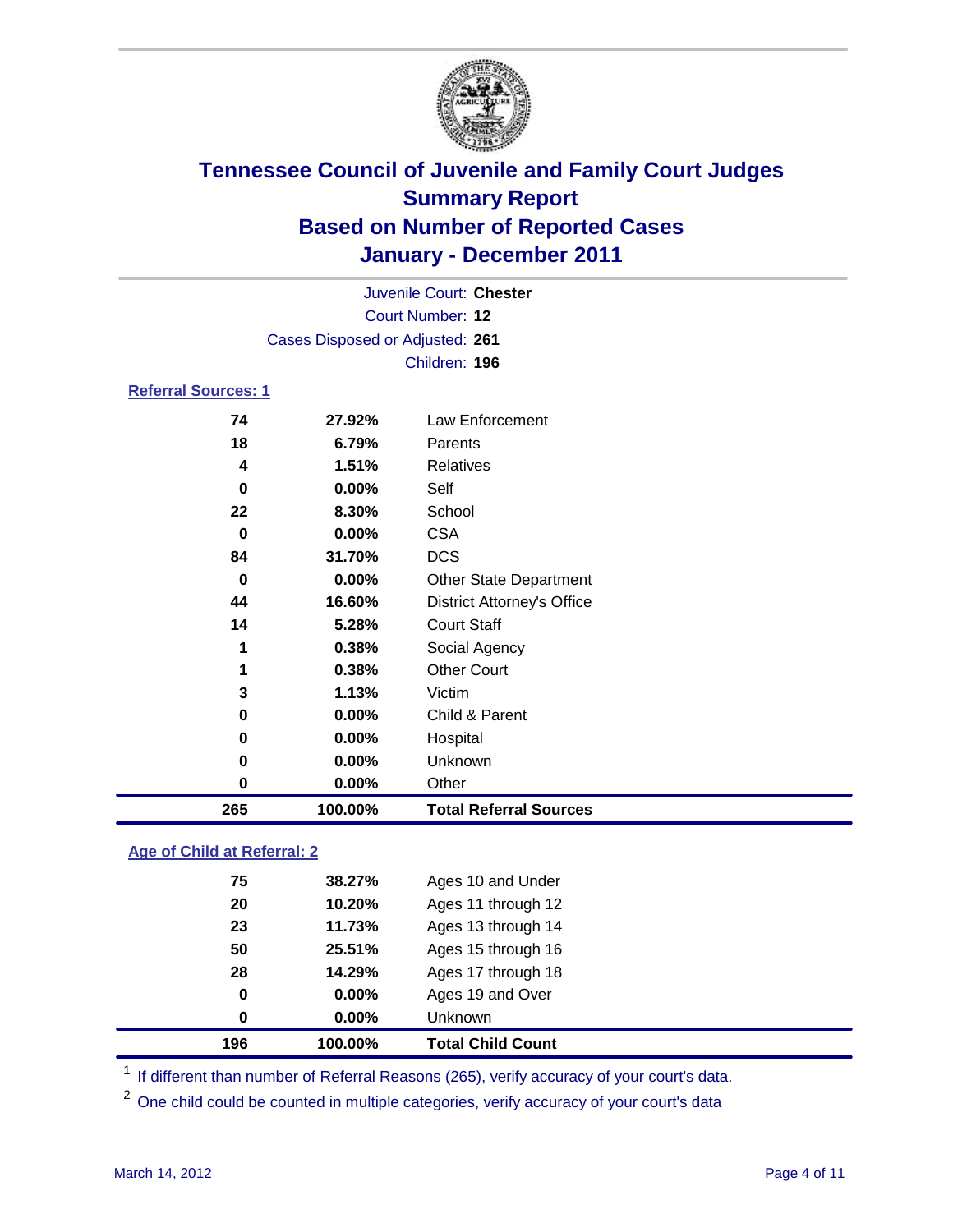

| Juvenile Court: Chester                 |                                 |                          |  |  |
|-----------------------------------------|---------------------------------|--------------------------|--|--|
| Court Number: 12                        |                                 |                          |  |  |
|                                         | Cases Disposed or Adjusted: 261 |                          |  |  |
|                                         |                                 | Children: 196            |  |  |
| Sex of Child: 1                         |                                 |                          |  |  |
| 114                                     | 58.16%                          | Male                     |  |  |
| 82                                      | 41.84%                          | Female                   |  |  |
| $\mathbf 0$                             | 0.00%                           | Unknown                  |  |  |
| 196                                     | 100.00%                         | <b>Total Child Count</b> |  |  |
| Race of Child: 1                        |                                 |                          |  |  |
| 144                                     | 73.47%                          | White                    |  |  |
| 37                                      | 18.88%                          | African American         |  |  |
| $\mathbf 0$                             | 0.00%                           | Native American          |  |  |
| $\mathbf 0$                             | 0.00%                           | Asian                    |  |  |
| 15                                      | 7.65%                           | Mixed                    |  |  |
| $\pmb{0}$                               | 0.00%                           | Unknown                  |  |  |
| 196                                     | 100.00%                         | <b>Total Child Count</b> |  |  |
| <b>Hispanic Origin: 1</b>               |                                 |                          |  |  |
| $\mathbf 0$                             | 0.00%                           | Yes                      |  |  |
| 195                                     | 99.49%                          | No                       |  |  |
| 1                                       | 0.51%                           | Unknown                  |  |  |
| 196                                     | 100.00%                         | <b>Total Child Count</b> |  |  |
| <b>School Enrollment of Children: 1</b> |                                 |                          |  |  |
| 157                                     | 80.10%                          | Yes                      |  |  |
| 38                                      | 19.39%                          | No                       |  |  |
| 1                                       | 0.51%                           | Unknown                  |  |  |
| 196                                     | 100.00%                         | <b>Total Child Count</b> |  |  |

One child could be counted in multiple categories, verify accuracy of your court's data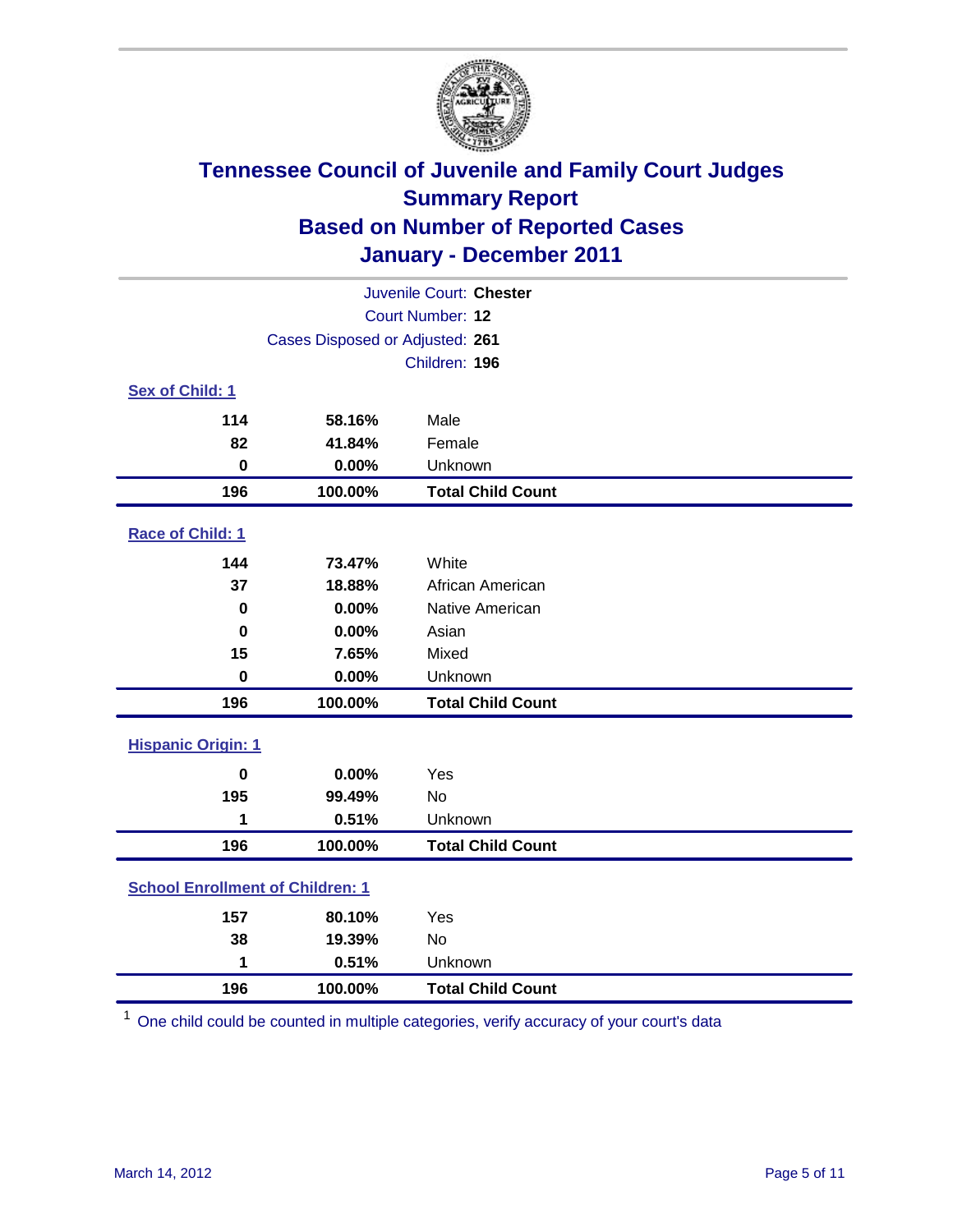

Court Number: **12** Juvenile Court: **Chester** Cases Disposed or Adjusted: **261** Children: **196**

#### **Living Arrangement of Child at Time of Referral: 1**

| 196 | 100.00% | <b>Total Child Count</b>     |
|-----|---------|------------------------------|
| 4   | 2.04%   | Other                        |
| 4   | 2.04%   | <b>Unknown</b>               |
| 2   | 1.02%   | Independent                  |
| 0   | 0.00%   | In an Institution            |
| 2   | 1.02%   | In a Residential Center      |
| 4   | 2.04%   | In a Group Home              |
| 10  | 5.10%   | With Foster Family           |
| 2   | 1.02%   | With Adoptive Parents        |
| 26  | 13.27%  | <b>With Relatives</b>        |
| 10  | 5.10%   | <b>With Father</b>           |
| 82  | 41.84%  | With Mother                  |
| 3   | 1.53%   | With Mother and Stepfather   |
| 4   | 2.04%   | With Father and Stepmother   |
| 43  | 21.94%  | With Both Biological Parents |
|     |         |                              |

#### **Type of Detention: 2**

| 261 | 100.00%  | <b>Total Detention Count</b> |  |
|-----|----------|------------------------------|--|
| 0   | 0.00%    | Other                        |  |
| 257 | 98.47%   | Does Not Apply               |  |
| 0   | $0.00\%$ | Unknown                      |  |
| 0   | $0.00\%$ | Psychiatric Hospital         |  |
| 0   | 0.00%    | Jail - No Separation         |  |
| 0   | $0.00\%$ | Jail - Partial Separation    |  |
| 0   | $0.00\%$ | Jail - Complete Separation   |  |
| 4   | 1.53%    | Juvenile Detention Facility  |  |
| 0   | $0.00\%$ | Non-Secure Placement         |  |
|     |          |                              |  |

<sup>1</sup> One child could be counted in multiple categories, verify accuracy of your court's data

<sup>2</sup> If different than number of Cases (261) verify accuracy of your court's data.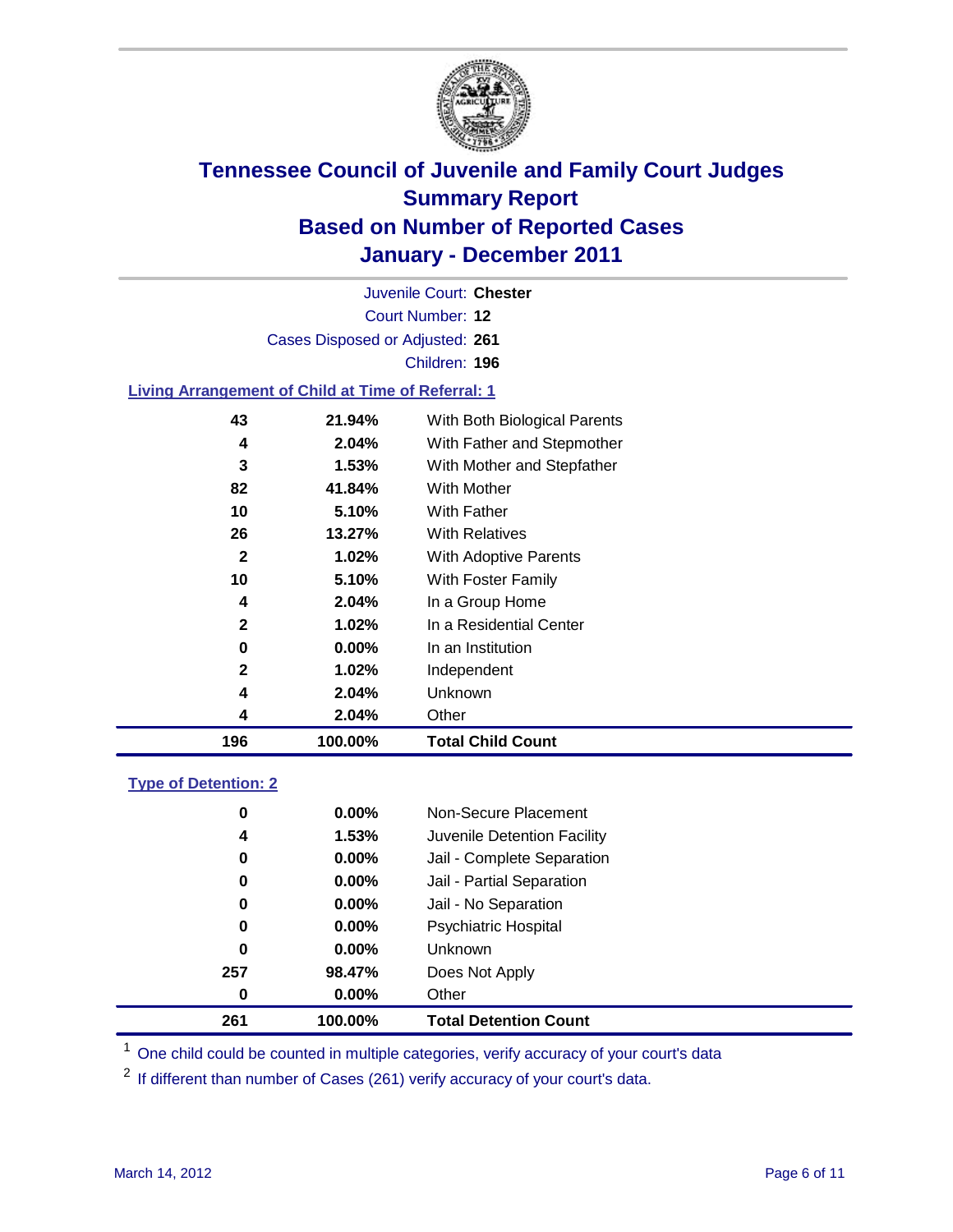

| Juvenile Court: Chester                            |                                 |                                      |  |  |
|----------------------------------------------------|---------------------------------|--------------------------------------|--|--|
|                                                    | Court Number: 12                |                                      |  |  |
|                                                    | Cases Disposed or Adjusted: 261 |                                      |  |  |
|                                                    |                                 | Children: 196                        |  |  |
| <b>Placement After Secure Detention Hearing: 1</b> |                                 |                                      |  |  |
| 3                                                  | 1.15%                           | Returned to Prior Living Arrangement |  |  |
| $\bf{0}$                                           | 0.00%                           | Juvenile Detention Facility          |  |  |
| 1                                                  | 0.38%                           | Jail                                 |  |  |
| 0                                                  | 0.00%                           | Shelter / Group Home                 |  |  |
| 0                                                  | 0.00%                           | <b>Foster Family Home</b>            |  |  |
| 1                                                  | 0.38%                           | Psychiatric Hospital                 |  |  |
| 0                                                  | 0.00%                           | Unknown                              |  |  |
| 256                                                | 98.08%                          | Does Not Apply                       |  |  |
| $\bf{0}$                                           | 0.00%                           | Other                                |  |  |
|                                                    |                                 |                                      |  |  |
| 261                                                | 100.00%                         | <b>Total Placement Count</b>         |  |  |
| <b>Intake Actions: 2</b>                           |                                 |                                      |  |  |
| 185                                                | 69.81%                          | <b>Petition Filed</b>                |  |  |
| 10                                                 | 3.77%                           | <b>Motion Filed</b>                  |  |  |
| 23                                                 | 8.68%                           | <b>Citation Processed</b>            |  |  |
| 0                                                  | 0.00%                           | Notification of Paternity Processed  |  |  |
| 42                                                 | 15.85%                          | Scheduling of Judicial Review        |  |  |
| 0                                                  | 0.00%                           | Scheduling of Administrative Review  |  |  |
| 5                                                  | 1.89%                           | Scheduling of Foster Care Review     |  |  |
| $\bf{0}$                                           | 0.00%                           | Unknown                              |  |  |
| 0                                                  | 0.00%                           | Does Not Apply                       |  |  |
| 0                                                  | 0.00%                           | Other                                |  |  |

<sup>1</sup> If different than number of Cases (261) verify accuracy of your court's data.

<sup>2</sup> If different than number of Referral Reasons (265), verify accuracy of your court's data.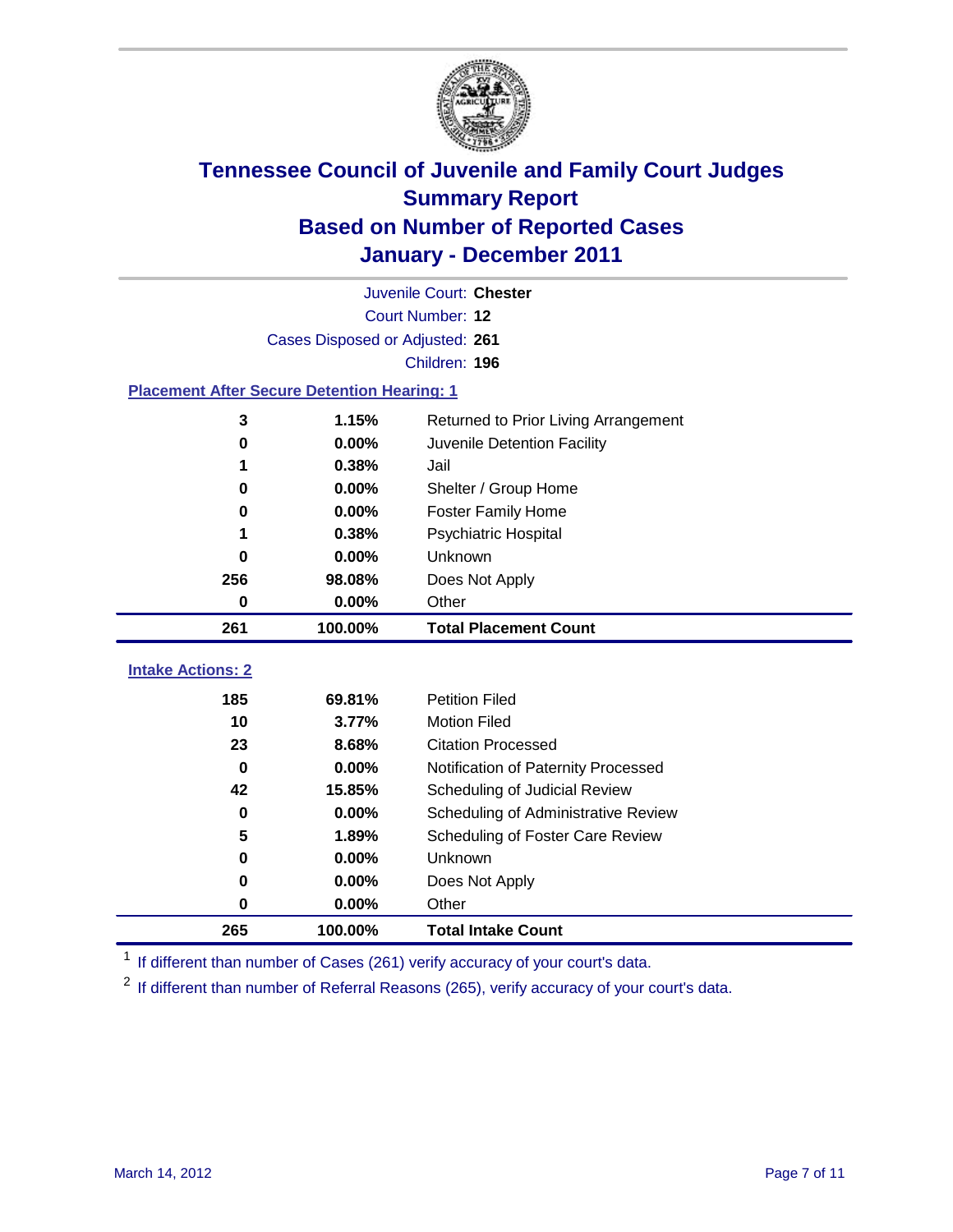

Court Number: **12** Juvenile Court: **Chester** Cases Disposed or Adjusted: **261** Children: **196**

#### **Last Grade Completed by Child: 1**

| 31                                      | 15.82%  | Too Young for School         |  |
|-----------------------------------------|---------|------------------------------|--|
| 9                                       | 4.59%   | Preschool                    |  |
| 6                                       | 3.06%   | Kindergarten                 |  |
| 4                                       | 2.04%   | 1st Grade                    |  |
| 10                                      | 5.10%   | 2nd Grade                    |  |
| 11                                      | 5.61%   | 3rd Grade                    |  |
| 9                                       | 4.59%   | 4th Grade                    |  |
| 7                                       | 3.57%   | 5th Grade                    |  |
| $\overline{7}$                          | 3.57%   | 6th Grade                    |  |
| 9                                       | 4.59%   | 7th Grade                    |  |
| 19                                      | 9.69%   | 8th Grade                    |  |
| 28                                      | 14.29%  | 9th Grade                    |  |
| 17                                      | 8.67%   | 10th Grade                   |  |
| 17                                      | 8.67%   | 11th Grade                   |  |
| 4                                       | 2.04%   | 12th Grade                   |  |
| $\bf{0}$                                | 0.00%   | Non-Graded Special Ed        |  |
| 1                                       | 0.51%   | <b>GED</b>                   |  |
| 1                                       | 0.51%   | Graduated                    |  |
| 0                                       | 0.00%   | <b>Never Attended School</b> |  |
| 6                                       | 3.06%   | Unknown                      |  |
| $\mathbf 0$                             | 0.00%   | Other                        |  |
| 196                                     | 100.00% | <b>Total Child Count</b>     |  |
| <b>Enrolled in Special Education: 1</b> |         |                              |  |

| 196                                       | 100.00% | <b>Total Child Count</b> |  |  |
|-------------------------------------------|---------|--------------------------|--|--|
| 21                                        | 10.71%  | Unknown                  |  |  |
| 171                                       | 87.24%  | No                       |  |  |
| 4                                         | 2.04%   | Yes                      |  |  |
| <u>Einvilled III Opeelal Education. T</u> |         |                          |  |  |

One child could be counted in multiple categories, verify accuracy of your court's data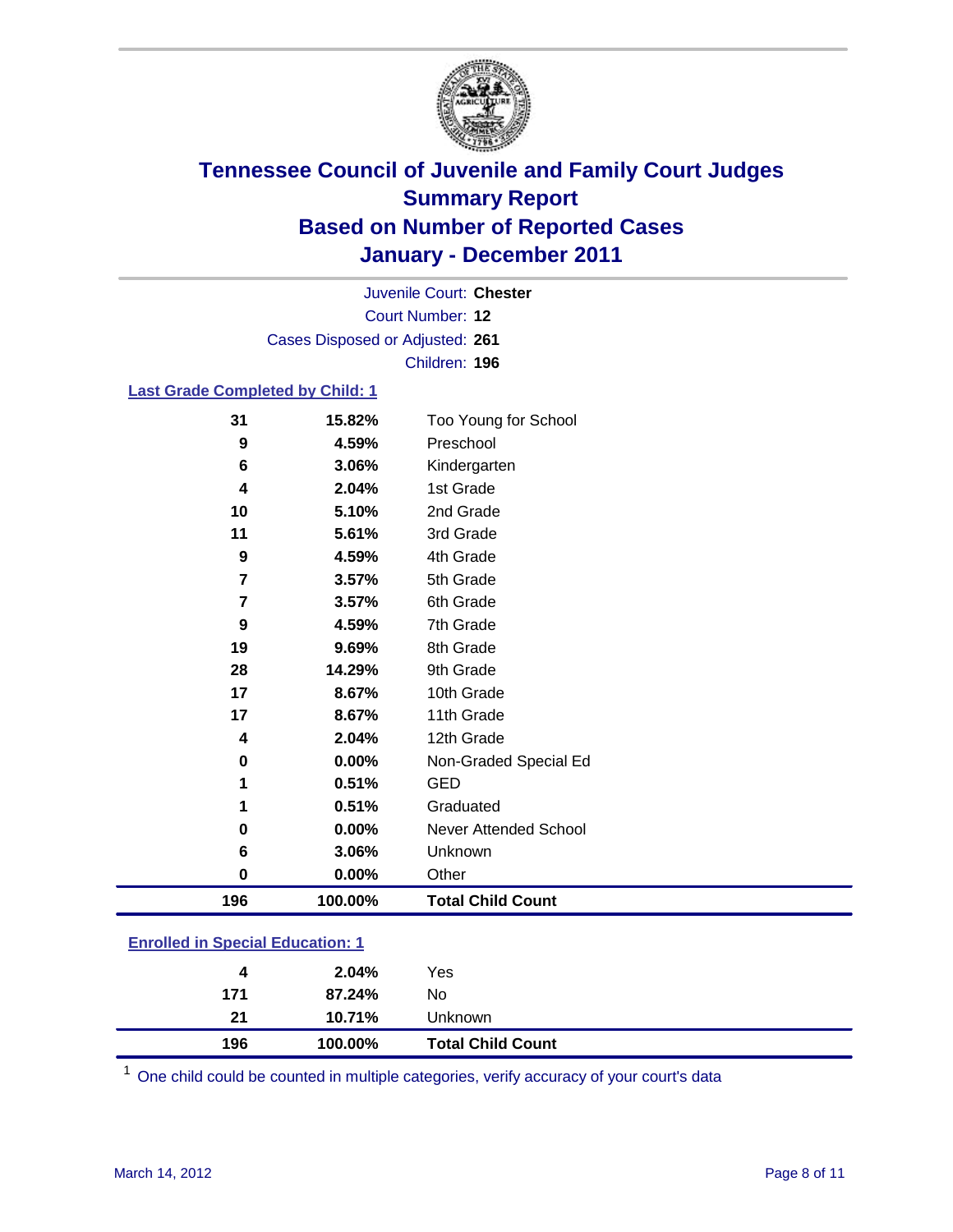

|     |                                 | Juvenile Court: Chester   |  |  |  |
|-----|---------------------------------|---------------------------|--|--|--|
|     |                                 | Court Number: 12          |  |  |  |
|     | Cases Disposed or Adjusted: 261 |                           |  |  |  |
|     |                                 | Children: 196             |  |  |  |
|     | <b>Action Executed By: 1</b>    |                           |  |  |  |
| 265 | 100.00%                         | Judge                     |  |  |  |
| 0   | $0.00\%$                        | Magistrate                |  |  |  |
| 0   | $0.00\%$                        | <b>YSO</b>                |  |  |  |
| 0   | 0.00%                           | Other                     |  |  |  |
| 0   | 0.00%                           | Unknown                   |  |  |  |
| 265 | 100.00%                         | <b>Total Action Count</b> |  |  |  |

### **Formal / Informal Actions: 1**

| 27  | 10.19%   | Dismissed                                        |
|-----|----------|--------------------------------------------------|
| 1   | 0.38%    | Retired / Nolle Prosequi                         |
| 41  | 15.47%   | <b>Complaint Substantiated Delinquent</b>        |
| 17  | 6.42%    | <b>Complaint Substantiated Status Offender</b>   |
| 17  | 6.42%    | <b>Complaint Substantiated Dependent/Neglect</b> |
| 3   | 1.13%    | <b>Complaint Substantiated Abused</b>            |
| 0   | $0.00\%$ | <b>Complaint Substantiated Mentally III</b>      |
| 0   | $0.00\%$ | Informal Adjustment                              |
| 8   | $3.02\%$ | <b>Pretrial Diversion</b>                        |
| 1   | 0.38%    | <b>Transfer to Adult Court Hearing</b>           |
| 0   | $0.00\%$ | Charges Cleared by Transfer to Adult Court       |
| 73  | 27.55%   | Special Proceeding                               |
| 50  | 18.87%   | <b>Review Concluded</b>                          |
| 26  | 9.81%    | Case Held Open                                   |
| 1   | 0.38%    | Other                                            |
| 0   | $0.00\%$ | Unknown                                          |
| 265 | 100.00%  | <b>Total Action Count</b>                        |

<sup>1</sup> If different than number of Referral Reasons (265), verify accuracy of your court's data.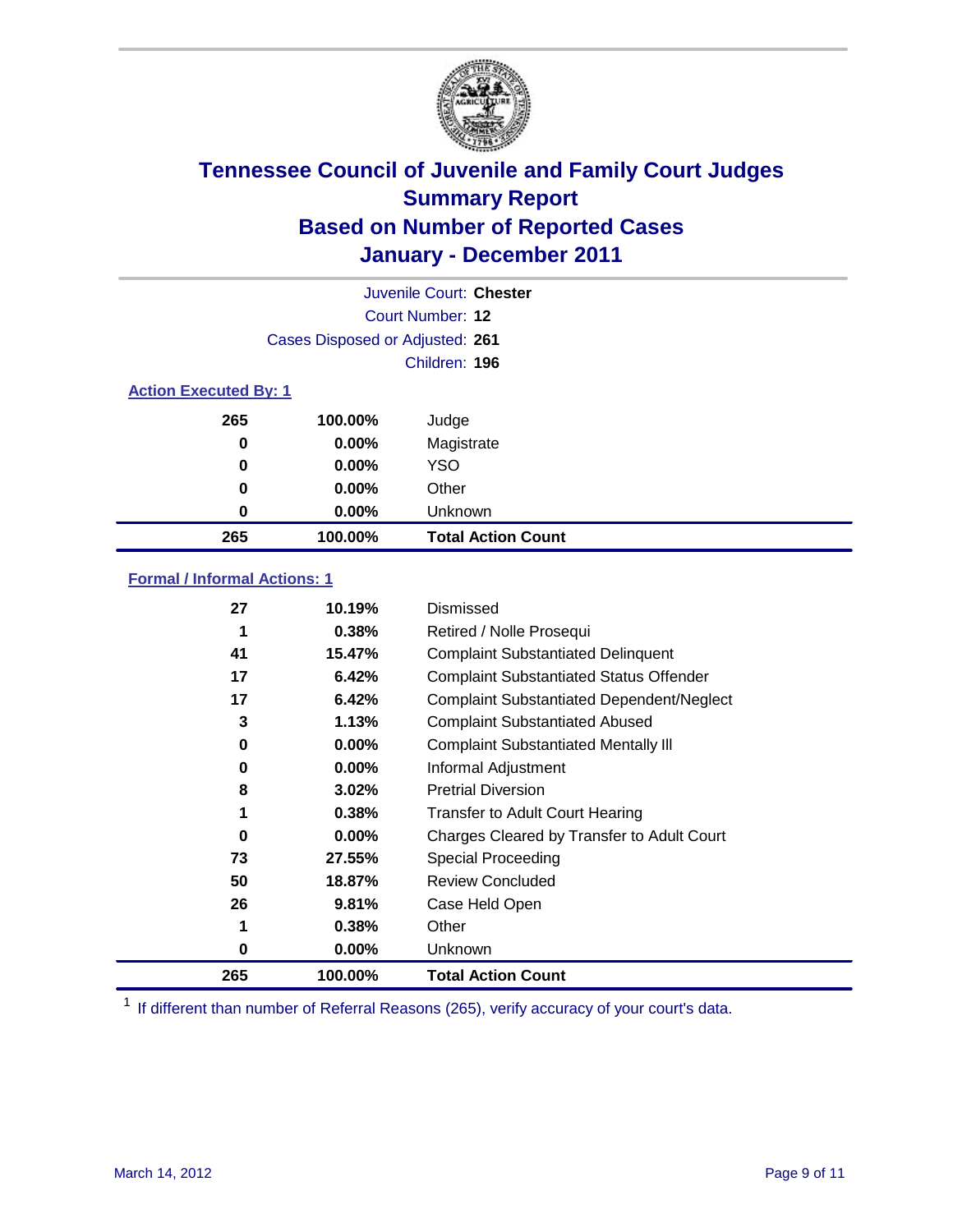

|                       |                                 | Juvenile Court: Chester                               |
|-----------------------|---------------------------------|-------------------------------------------------------|
|                       |                                 | <b>Court Number: 12</b>                               |
|                       | Cases Disposed or Adjusted: 261 |                                                       |
|                       |                                 | Children: 196                                         |
| <b>Case Outcomes:</b> |                                 | There can be multiple outcomes for one child or case. |
| 28                    | 4.28%                           | <b>Case Dismissed</b>                                 |
| 1                     | 0.15%                           | Case Retired or Nolle Prosequi                        |
| 158                   | 24.16%                          | Warned / Counseled                                    |
| 53                    | 8.10%                           | Held Open For Review                                  |
| 1                     | 0.15%                           | Supervision / Probation to Juvenile Court             |
| 1                     | 0.15%                           | <b>Probation to Parents</b>                           |
| 2                     | 0.31%                           | Referral to Another Entity for Supervision / Service  |
| 24                    | 3.67%                           | Referred for Mental Health Counseling                 |
| 18                    | 2.75%                           | Referred for Alcohol and Drug Counseling              |
| 2                     | 0.31%                           | <b>Referred to Alternative School</b>                 |
| 3                     | 0.46%                           | Referred to Private Child Agency                      |
| 4                     | 0.61%                           | Referred to Defensive Driving School                  |
| 0                     | 0.00%                           | Referred to Alcohol Safety School                     |
| 3                     | 0.46%                           | Referred to Juvenile Court Education-Based Program    |
| 0                     | 0.00%                           | Driver's License Held Informally                      |
| 0                     | 0.00%                           | <b>Voluntary Placement with DMHMR</b>                 |
| 2                     | 0.31%                           | Private Mental Health Placement                       |
| 0                     | 0.00%                           | <b>Private MR Placement</b>                           |
| 0                     | 0.00%                           | Placement with City/County Agency/Facility            |
| 1                     | 0.15%                           | Placement with Relative / Other Individual            |
| 19                    | 2.91%                           | Fine                                                  |
| 27                    | 4.13%                           | <b>Public Service</b>                                 |
| 4                     | 0.61%                           | Restitution                                           |
| 0                     | 0.00%                           | <b>Runaway Returned</b>                               |
| 24                    | 3.67%                           | No Contact Order                                      |
| 1                     | 0.15%                           | Injunction Other than No Contact Order                |
| 2                     | 0.31%                           | <b>House Arrest</b>                                   |
| 2                     | 0.31%                           | <b>Court Defined Curfew</b>                           |
| 0                     | $0.00\%$                        | Dismissed from Informal Adjustment                    |
| 0                     | $0.00\%$                        | <b>Dismissed from Pretrial Diversion</b>              |
| 6                     | 0.92%                           | Released from Probation                               |
| 1                     | 0.15%                           | <b>Transferred to Adult Court</b>                     |
| 0                     | $0.00\%$                        | <b>DMHMR Involuntary Commitment</b>                   |